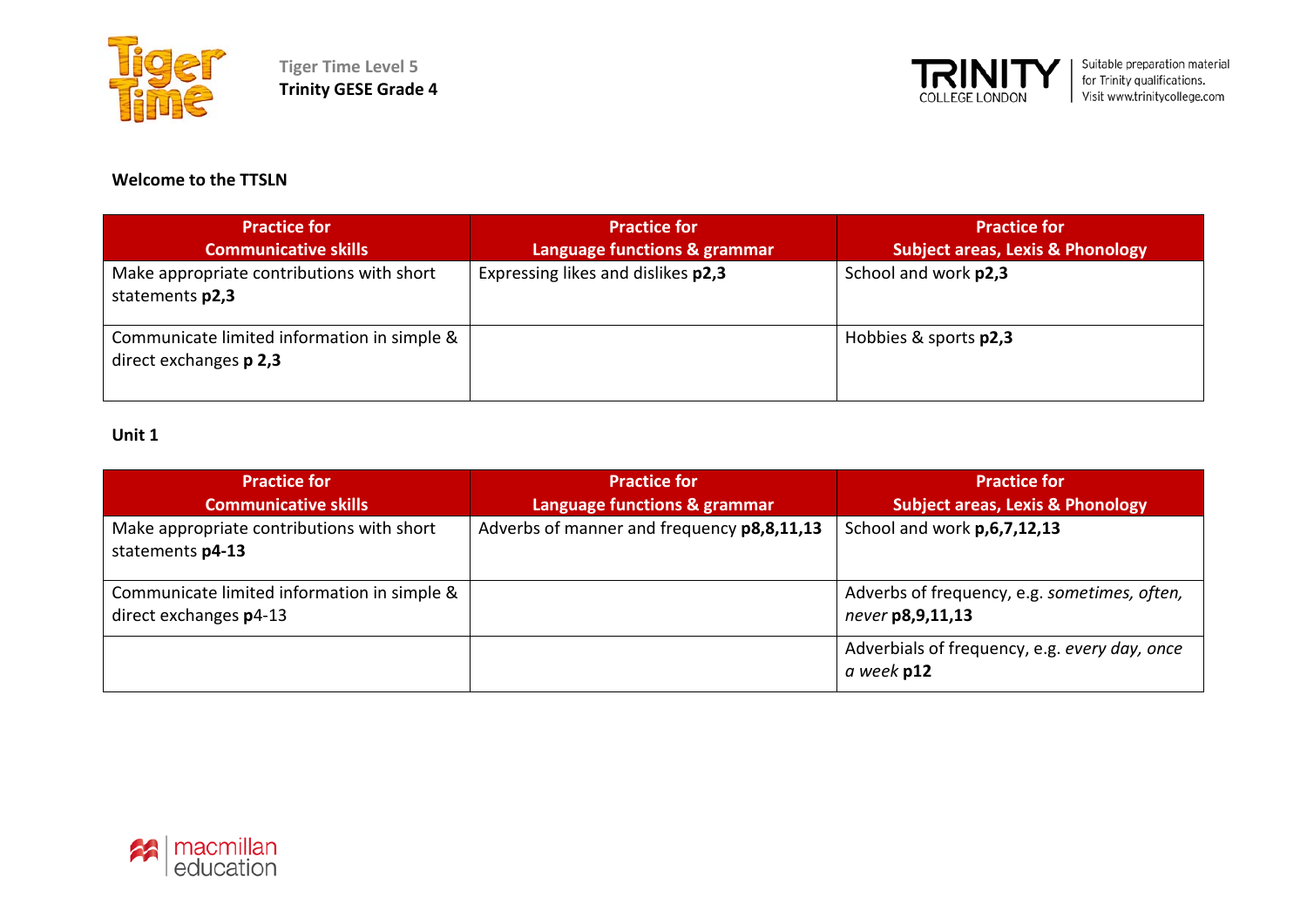



**Unit 2**

| <b>Practice for</b><br><b>Communicative skills</b>                     | <b>Practice for</b><br><b>Language functions &amp; grammar</b> | <b>Practice for</b><br>Subject areas, Lexis & Phonology     |
|------------------------------------------------------------------------|----------------------------------------------------------------|-------------------------------------------------------------|
| Make appropriate contributions with short<br>statements p14-23         | Describing manner & frequency p23                              | Hobbies & sports p 14-23                                    |
| Communicate limited information in simple &<br>direct exchanges p14-23 |                                                                | Holidays p16,17                                             |
|                                                                        |                                                                | Adverbials of frequency, e.g. every day, once<br>a week p23 |

| <b>Practice for</b><br><b>Communicative skills</b>                      | <b>Practice for</b><br>Language functions & grammar           | <b>Practice for</b><br><b>Subject areas, Lexis &amp; Phonology</b> |
|-------------------------------------------------------------------------|---------------------------------------------------------------|--------------------------------------------------------------------|
| Make appropriate contributions with short<br>statements p24-33          | Comparatives & superlatives of adjectives.<br>P26,27,28,29,33 | Weekend and seasonal activities p25                                |
| Communicate limited information in simple &<br>direct exchanges p 24-33 |                                                               |                                                                    |
| Make appropriate contributions with short<br>statements p24-33          | Comparatives & superlatives of adjectives.<br>P26,27,28,29,33 | Weekend and seasonal activities p25                                |

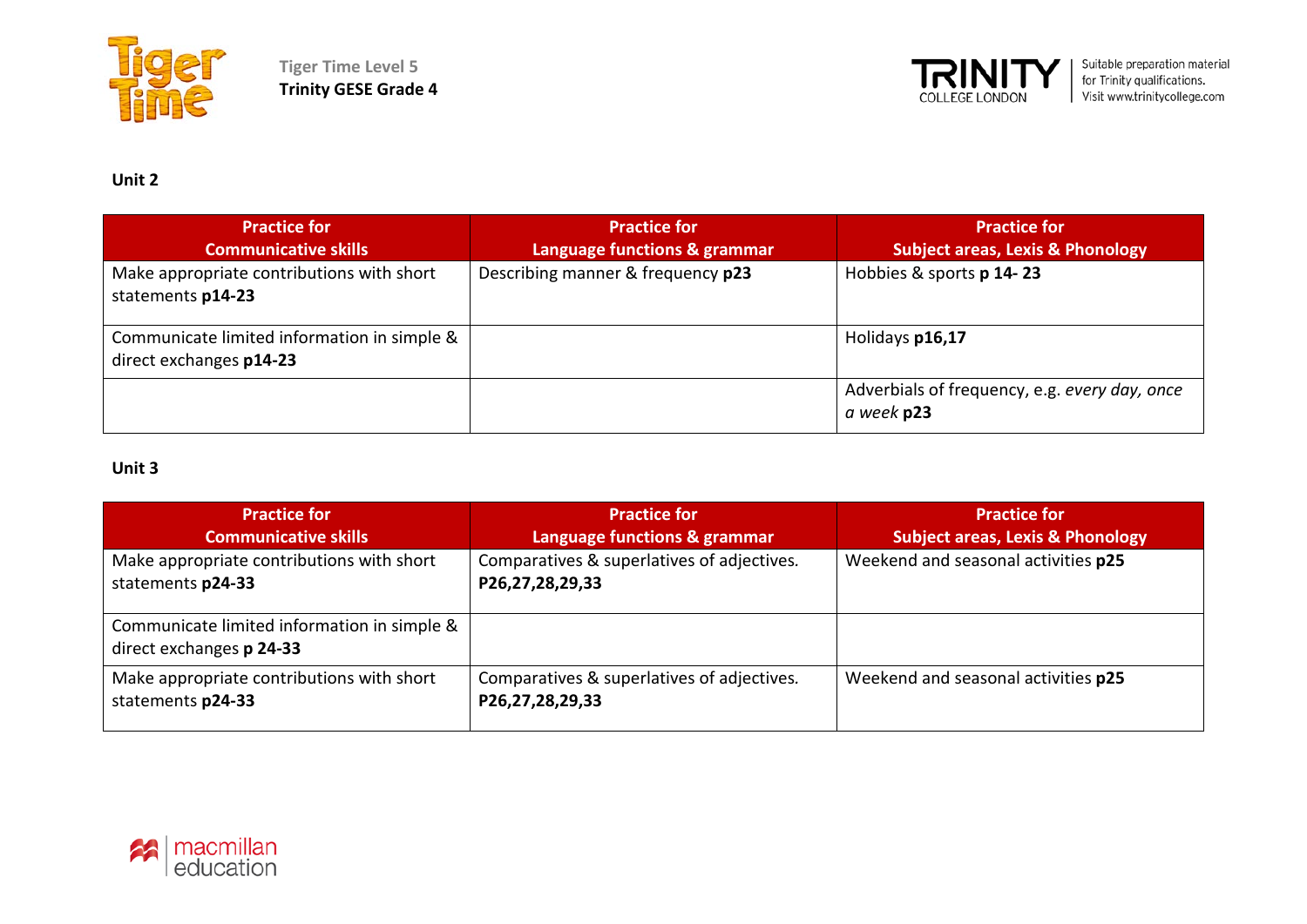



**Unit 4**

| <b>Practice for</b><br><b>Communicative skills</b>                      | <b>Practice for</b><br>Language functions & grammar                           | <b>Practice for</b><br><b>Subject areas, Lexis &amp; Phonology</b> |
|-------------------------------------------------------------------------|-------------------------------------------------------------------------------|--------------------------------------------------------------------|
| Make appropriate contributions with short<br>statements p34-43          | Talking about future plans and intentions p34                                 | School and work p34,35,39                                          |
| Communicate limited information in simple &<br>direct exchanges p 34-43 | Talk about past events p36,37,38,39,42,43                                     |                                                                    |
|                                                                         | Past simple tense of regular and common<br>irregular verbs p36,37,38,39,42,43 |                                                                    |

| <b>Practice for</b>                                                     | <b>Practice for</b>                                                                 | <b>Practice for</b>                                       |
|-------------------------------------------------------------------------|-------------------------------------------------------------------------------------|-----------------------------------------------------------|
| <b>Communicative skills</b>                                             | Language functions & grammar                                                        | <b>Subject areas, Lexis &amp; Phonology</b>               |
| Make appropriate contributions with short<br>statements p44-53          | Talk about past events<br>p45,46,48,49,50,51,52,53                                  | Adverbs of frequency, e.g. sometimes, often,<br>never p44 |
| Communicate limited information in simple &<br>direct exchanges p 44-53 | Past simple tense of regular and common<br>irregular verbs p45,46,48,49,50,51,52,53 | Holidays p45                                              |